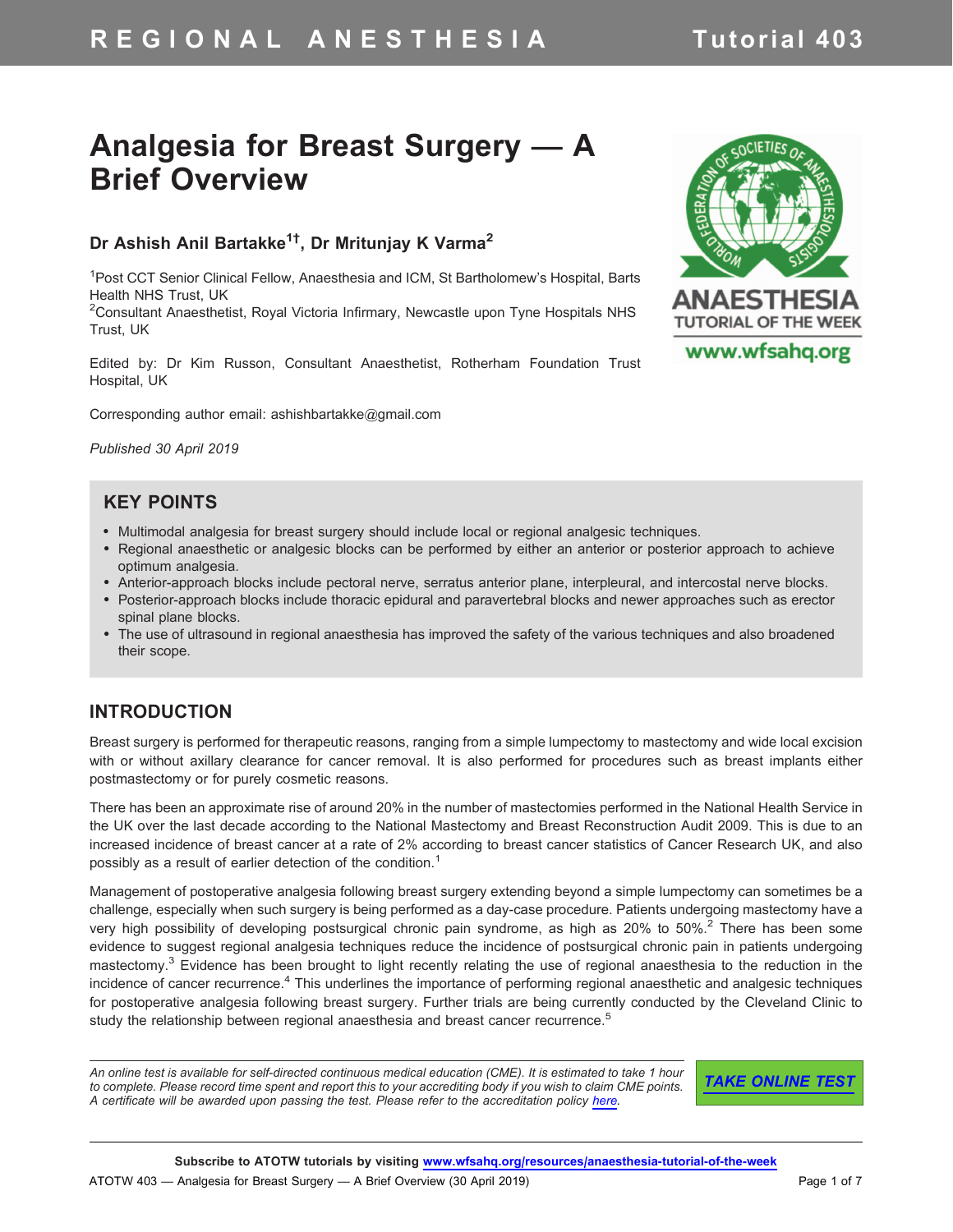



In this tutorial, we aim to discuss the various modalities available for optimally managing acute postoperative pain in breast surgery patients with specific emphasis on regional anaesthetic techniques. We will not go into great detail about performing the blocks because this is covered in other ATOTW articles. Discussing the options to avoid general anesthesia for breast surgery is beyond the scope of this article.

# INNERVATION OF THE BREAST

In order to understand the principles governing these blocks, it is useful and important to understand the innervation of the breast.

The innervation of the breast is complex from the fact that it receives sensory nerve supply from multiple parts of the nervous system. The London Society of Regional Anaesthesia (LSORA) video on pectoral nerve (PECS) blocks gives a clear description of the innervation of the breast.<sup>6</sup>

The breast receives the majority of its innervation from the anterior and lateral branches of the second to the sixth intercostal nerves<sup>7</sup> (Figure 1). As they come out of the spinal cord, these nerves pass through the paravertebral space (Figure 2). They are not initially bound by a fascial sheath in the paravertebral space. These nerves carry both the sensory as well as the sympathetic fibres. The nerve supply of the nipple is derived from the anterior branch of the lateral cutaneous branch of the fourth thoracic nerve. These intercostal nerves leave the spinal cord and run anteriorly under the corresponding rib. The nerves then run under the corresponding rib and get divided into lateral and anterior branches. Since these nerves run underneath the corresponding ribs, they are located in close proximity to the serratus muscle.

The other important sources of innervation are the supraclavicular nerve, which is a branch of superficial cervical plexus and supplies the upper pole of the breast, and the intercostobrachial nerve, which is a branch of the second thoracic nerve that supplies parts of the axilla related to the axillary tail of Spence and the axillary lymph nodes.

# ANALGESIA TECHNIQUES

# Multimodal Analgesia

Multimodal analgesia (ie, using different types of analgesics for pain management) is important for all postoperative analgesic plans, which usually incorporate the World Health Organisation analgesic ladder. This should include administration of simple oral analgesics such as paracetamol and nonsteroidal anti-inflammatory agents unless contraindicated. Opioids can be used for perioperative analgesia. However, opioids can produce a wide range of adverse effects like respiratory depression leading to hypoxia and hypercapnoea, nausea and vomiting, sedation, and constipation in the postoperative period and doses should be limited where possible. Other pharmacological agents like gabapentinoids (gabapentin and pregabalin) can be used as adjuvants to reduce the opioid dose. However, they come with their own adverse effects including dizziness, somnolence, fatigue, and ataxia, which may not be tolerated well by the patient in the perioperative period. Local anaesthetic and regional anaesthetic and analgesic techniques should be considered wherever possible because they can reduce the amount of opiate required.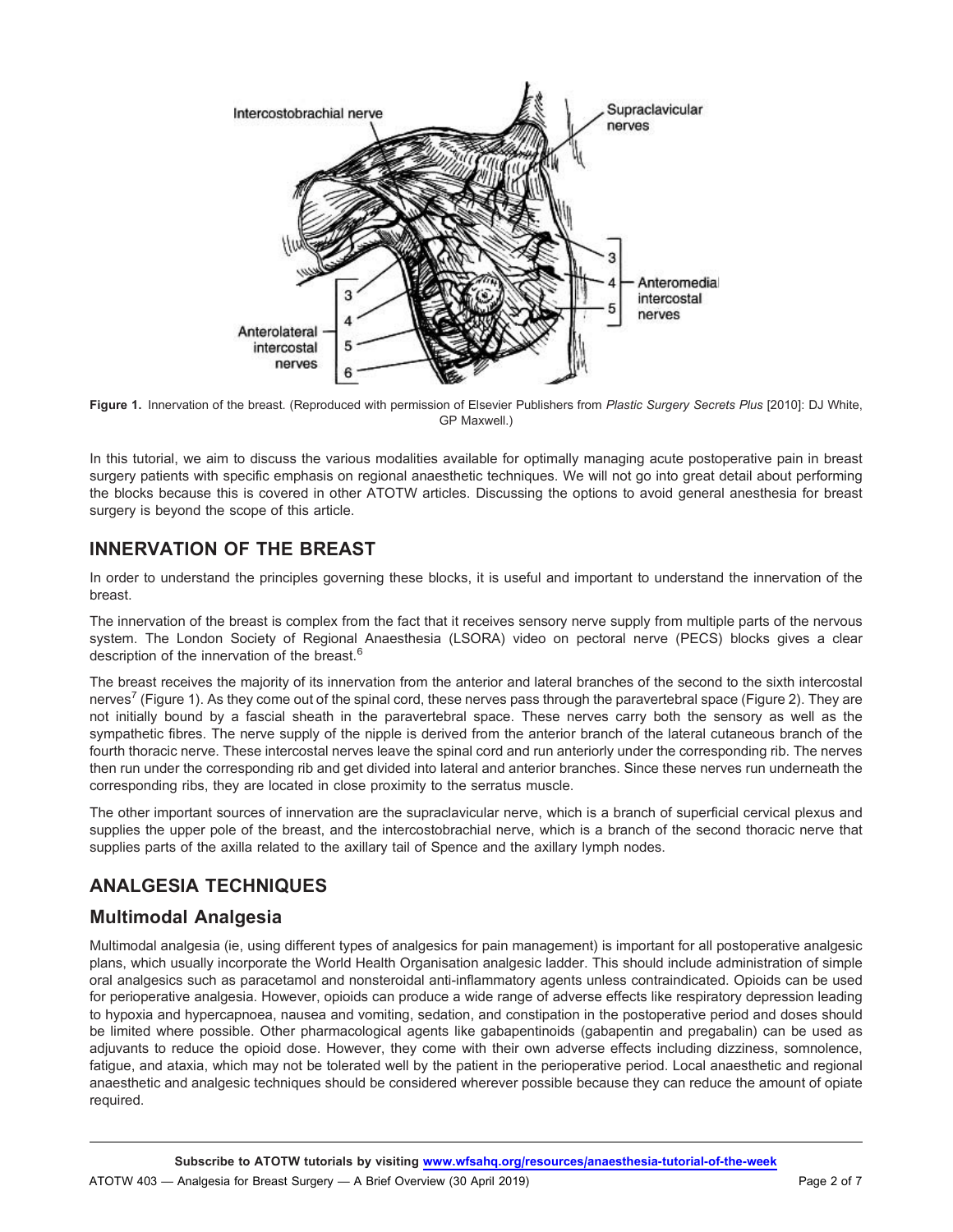

Figure 2. Branches of the spinal nerves innervating the chest wall. (Image courtesy www.nysora.com; reproduced with permission from NYSORA.)

# Regional Anaesthetic or Analgesic Techniques for Breast Surgery

#### Local Anaesthetic Infiltration

This is the most commonly employed technique for breast surgery. However, its efficacy, including duration of action as well as the extent, can be unreliable and can be very surgeon dependent.

#### Posterior-Approach Blocks

#### Thoracic Epidural

Thoracic epidurals were considered to be the criterion standard in providing analgesia following breast surgery for a long time before being overtaken by other relatively easier techniques.<sup>8</sup> An epidural catheter is typically inserted at the level of the interspace between the fifth and sixth thoracic vertebrae. Local anaesthetic solution is then introduced in the epidural space to achieve blockade of nerve roots from the second to the eighth thoracic segments thus covering the axillary area along with the chest wall. The block achieved is usually bilateral, and hence more useful in bilateral procedures, and can provide analgesia for several days. However thoracic epidurals are not routinely used as their use may delay patient discharge, there is a high failure rate, placement can be challenging in the high thoracic level, and, as always, there are absolute and relative contraindications to epidural insertion $9$  (Tables 1 and 2).

| <b>Complication</b>            | <b>Incidence</b>                           |
|--------------------------------|--------------------------------------------|
| Postdural puncture headache    | 70% in event of inadvertent dural puncture |
| Epidural haematoma             | 1:10200                                    |
| <b>Epidural abscess</b>        | 1:24000                                    |
| Total spinal                   | 1:1500 to 1:4500                           |
| Subdural block                 | < 1:1000                                   |
| Prolonged neurological deficit | 1:10 000 to 1:15 000                       |
| Failure                        | 20%                                        |

Table 1. Major Risks and Complications of Thoracic Epidural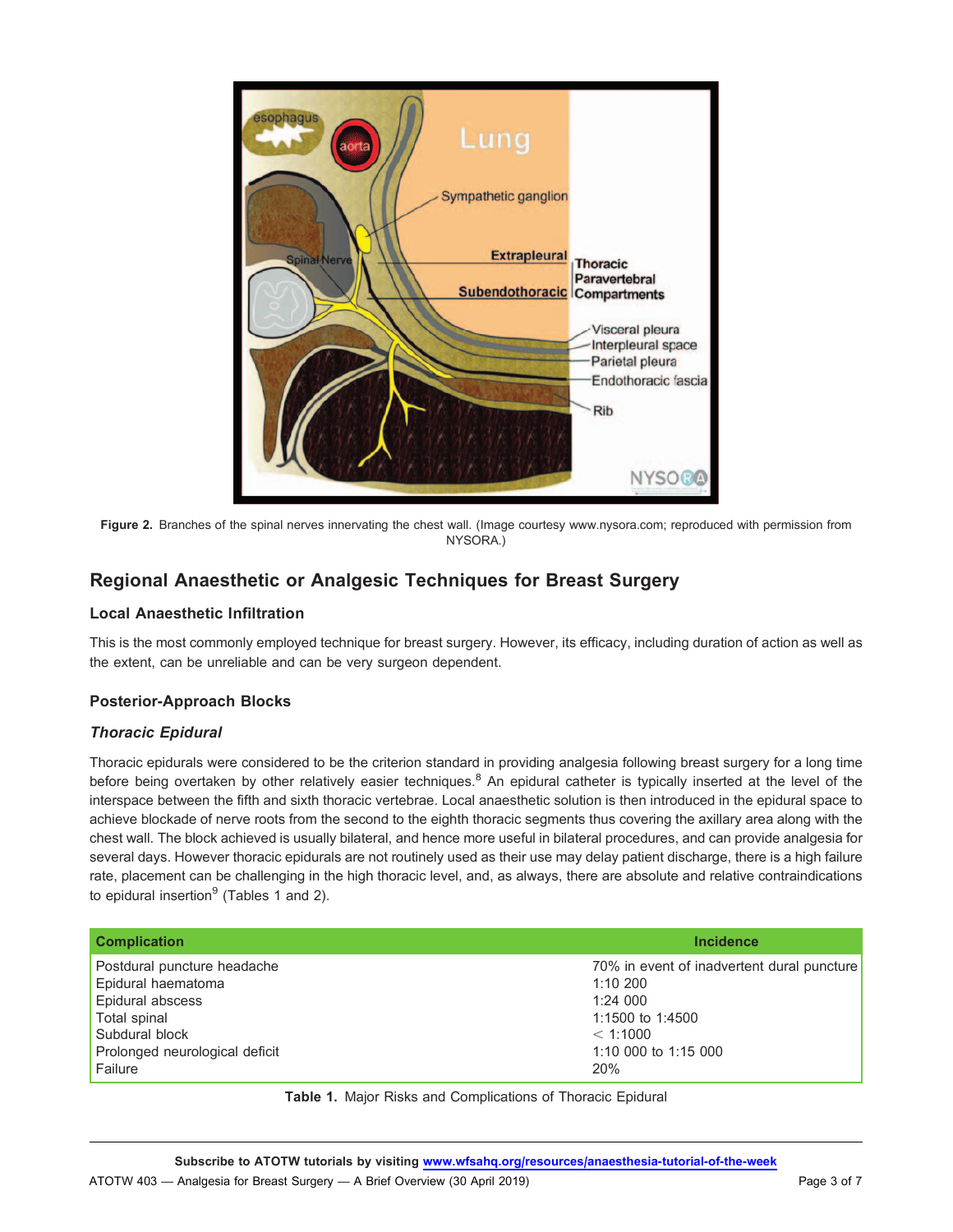#### Absolute contraindications

Patient refusal Coagulopathy Therapeutic anticoagulation Uncorrected hypovolaemia Skin infection at insertion site Thrombocytopaenia (platelet count below 50 000/mL) Relative contraindications

**Sepsis** Anatomical abnormalities of vertebral column Neurological disease Uncooperative patient Prophylactic antiplatelet medication or low-dose heparin (AAGBI guidance recommended) Thrombocytopaenia (platelet count below 100 000/mL) Inexperienced anaesthetist

Table 2. Contraindications for Thoracic Epidural

#### Paravertebral Block

Paravertebral blocks have superseded thoracic epidurals when it comes to choice of a regional anaesthesia technique to provide analgesia for breast surgery.<sup>10,11</sup> The injection of local anaesthetic solution in the paravertebral space results in a unilateral block, which is sensory, motor, and sympathetic. The uptake of the local anaesthetic solution is enhanced due to the absence of fascial sheaths binding the spinal nerves. Typically, the local anaesthetic solution spreads cranially and caudally covering about 5 to 6 dermatomes.<sup>12</sup> A paravertebral block performed at the level of the fourth to fifth thoracic vertebrae should cover the dermatomal extent of the entire breast. If axillary node dissection is part of a mastectomy procedure then it is recommended to perform an additional paravertebral block at the second thoracic vertebrae level to block the T2 thoracic nerve, which supplies the axilla (see Anaesthesia Tutorial of the Week 224).

The block can be performed either as a single-shot technique or a catheter technique. Depending on the local anaesthetic used, a single shot can provide around 8 to 12 hours of good analgesia. A catheter technique is recommended for major breast surgery, including free-flap reconstruction of breast. Thus, the block and the resulting analgesia can be extended over a few days as required. A paravertebral block can be performed bilaterally having ensured that the maximum safe dose of the local anaesthetic solution is not exceeded.

The advent of ultrasound has further improved the safety of this technique (see Anaesthesia Tutorial of the Week 376) and it can be performed in anaesthetized patients as there are defined visual endpoints. Another specific advantage is that with unilateral blocks the sympathetic block produced is less intense compared to epidural block and is only unilateral, thus avoiding side effects like hypotension and bradycardia.

Paravertebral blocks can be inserted preoperatively, under general anaesthesia, or postoperatively as a rescue analgesic technique. There is a logistic disadvantage to paravertebral blocks under general anaesthesia as the patient needs to be positioned laterally. Complications for paravertebral blocks are described in 2 studies, one by landmark technique<sup>13</sup> and other using ultrasound.<sup>11</sup> which are listed in Table 3. The risk of complications such as epidural or intrathecal placement are more likely with the landmark technique and can be reduced by using ultrasound.

|                             | <b>Incidence</b>          |                          |
|-----------------------------|---------------------------|--------------------------|
| <b>Complication</b>         | <b>Landmark Technique</b> | <b>Ultrasound Guided</b> |
| Hypotension                 | 4.6%                      | $0.47\%$                 |
| Vascular puncture           | 3.8%                      | Not studied              |
| Accidental pleural puncture | 1.1%                      | $0\%$                    |
| Pneumothorax                | 0.5%                      | Minimal                  |

Table 3. Complications of Paravertebral Block and Catheter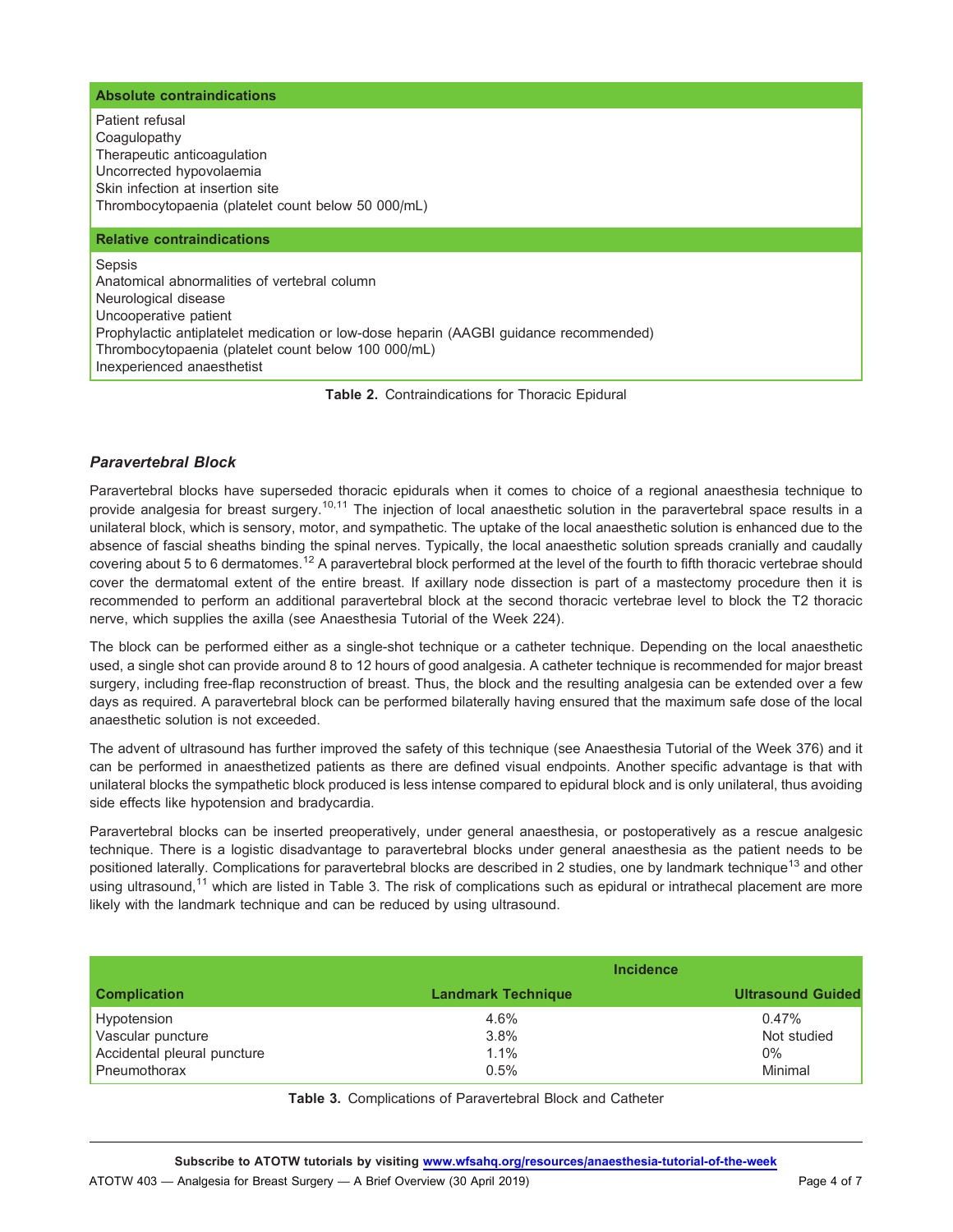#### Anterior-Approach Blocks

The need to develop regional anaesthetic techniques without having to change position of the patient led to the development of anterior-approach blocks in recent years. These are getting more popular as more evidence is coming to light demonstrating their efficacy and low complication rate.<sup>14,15</sup>

#### PECS1 Block

The PECS block (see Anaesthesia Tutorial of the Week 346) is a fascial plane block described by Blanco in 2011 and used to provide analgesia for breast surgery.<sup>16</sup> It is mostly useful for surgical procedures involving placement of a subpectoral breast prosthesis and tissue expanders.<sup>16</sup>

The block is commonly performed using an in-line needling technique under ultrasound guidance, which is essential to identify the plane between the pectoralis major and minor muscles as well as the anatomical landmarks associated with it. The nerves that are targeted are the lateral and medial pectoral nerves. These nerves are consistently related to the thoraco-acromial artery, which lies within this plane. The block can be performed by an anterior approach with the patient in supine position. The technique doesn't involve any anatomically challenging areas and thus has very few complications. These complications include haematoma and local anaesthetic toxicity.

#### PECS2 Block

The PECS2 block (see Anaesthesia Tutorial of the Week 346) was described by Blanco et al in 2012 and comprises a 2-needle technique instead of a single injection.<sup>15</sup> The block is preferred for wide local excisions and cosmetic breast surgery involving the axillary tail of the breast since the PECS 2 block also blocks the pectoral nerves, which are branches of the brachial plexus and are responsible for the sensation of discomfort due to stretching of the subpectoral tissue.<sup>17</sup>

It involves ultrasound-guided injection of local anaesthetic solution with the first injection, between the pectoralis major and minor muscles, and a second injection between the pectoralis minor and the serratus anterior muscle. A catheter can be placed in the interfascial plane between the pectoralis major and minor muscles to provide continuous infusion of local anaesthetic.

The complications and advantages as well as the disadvantages profile of this block are very similar to the PECS1 block. However, due to the close proximity of the needle to the ribs while performing the block, there is an added risk of pneumothorax.

#### Serratus Anterior Plane Block

The serratus anterior plane block is another regional anaesthetic technique described by Blanco et al, and is particularly useful in procedures like mastectomy or lumpectomy with axillary clearance.<sup>18</sup> They have described it as a progression of their work in the PECS blocks in which the thoracic nerves are selectively targeted without the need for multiple injections as in the PECS blocks.

It involves in-line needling and placement of local anaesthetic solution either superficial or deep to the serratus anterior muscle in the midaxillary line at the level of the fifth rib, under ultrasound guidance. It covers dermatomes from the second to ninth thoracic segments as these are closely related to the serratus anterior muscle.

The advantages compared to paravertebral or thoracic epidural include ease of performing the block in supine position.

The possible complications include pneumothorax due to the proximity of the needle to the ribs, vascular puncture resulting in haematoma, nerve damage, and inadequate block.

#### Interpleural Block

The interpleural block is a regional anaesthetic technique that involves injection of local anaesthetic solution between the parietal and the visceral pleurae. The principle on which this technique is based involves spread of local anaesthetic solution from the interpleural space into the paravertebral and intercostal region, thus blocking the spinal and intercostal nerves and providing regional analgesia.<sup>19</sup> The block relies on passive loss of resistance to fluid and thus doesn't necessarily need an ultrasound machine, although it can be used.

The distribution of the local anaesthetic is influenced by gravity and therefore patient positioning may prevent the correct intercostal nerves being targeted, leading to an inadequate block. The patient may be put in lateral position with the surgical side down and a head-low angle of 20 degrees for about 10 minutes after injecting the local anaesthetic.<sup>20,21</sup>

The interpleural blocks are usually performed as single-shot blocks, which provide analgesia for 6 to 10 hours, or a catheter can be threaded to provide continuous analgesia. The risks of block failure, pneumothorax (2%), damage to the underlying lung, infection, and bleeding makes this block less utilized currently.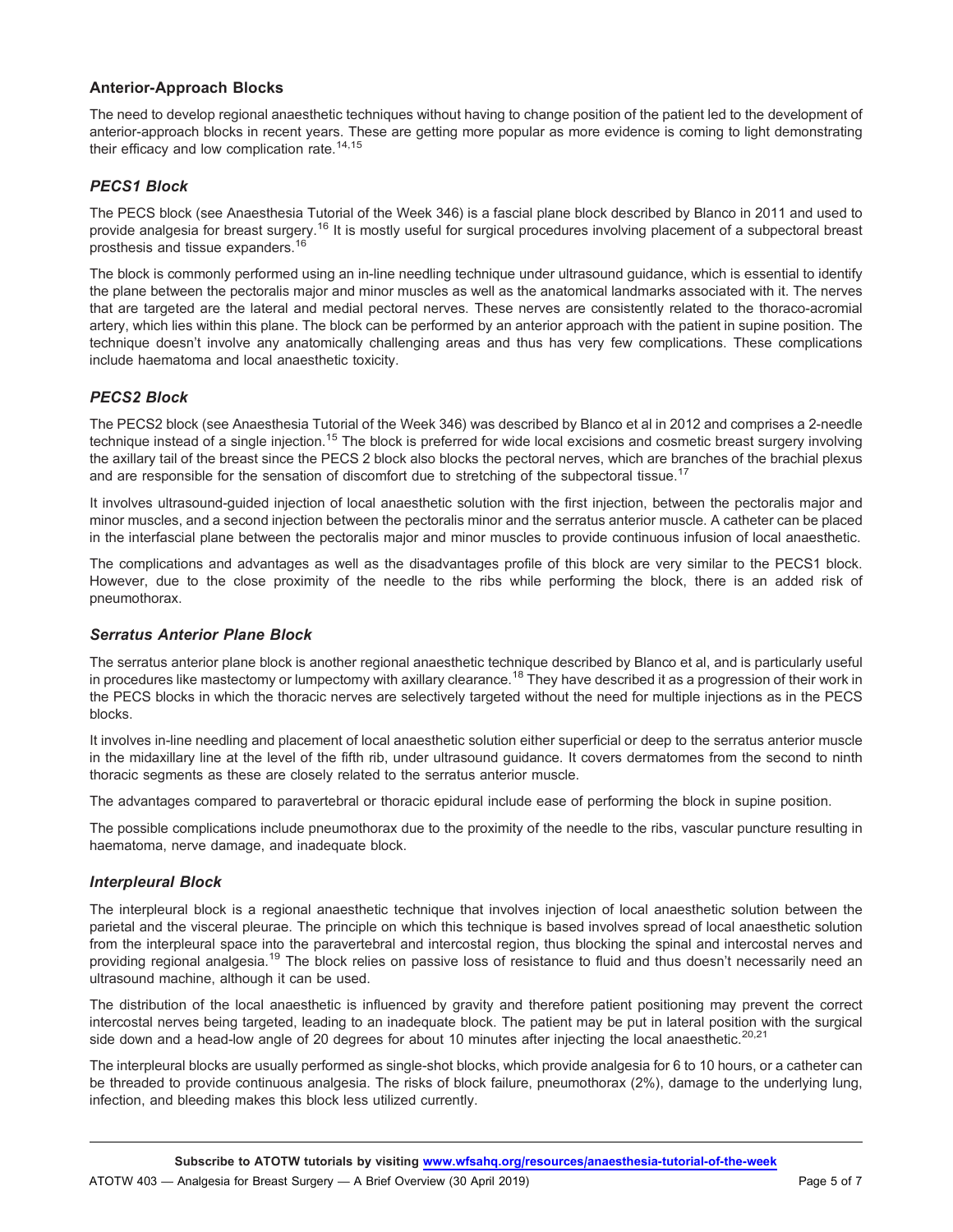#### Intercostal Nerve Blocks

Multiple intercostal nerve blocks may be effective in providing analgesia for breast surgery. However, there are a number of disadvantages, such as the need for multiple injections, the incidence of incomplete block, and a greater risk of pneumothorax, pulmonary damage, and local anaesthetic toxicity.

#### Newer Blocks

New blocks are being described including the transversus thoracic plane block $^{22}$  and the erector spinal plane block. $^{23}$ 

## SUMMARY

- Optimal management of analgesia following breast surgery is important due to its long-term effects on postsurgical chronic pain syndrome and cancer recurrence.
- A multimodal analgesic strategy is frequently inadequate in achieving optimal analgesia.
- Regional anaesthetic and analgesic techniques provide excellent postoperative analgesia.
- A variety of regional anaesthetic techniques and blocks using either anterior or posterior approaches are available and should be used as per the requirement of the surgery as well as the limitations of the clinician performing the block.

# ACKNOWLEDGEMENT

We acknowledge the invaluable guidance of Dr MK Varma in the composing of this article and sadly announce his passing away early this year. This article is a respectful tribute to his memory.

# **REFERENCES**

- 1. Key TJ, Verkasalo PK, Banks E. Epidemiology of breast cancer. Lancet Oncol. 2001;2(3):133-140.
- 2. Macrae WA. Chronic post-surgical pain: 10 years on. Br J Anaesth. 2008;101(1):77-86.
- 3. Kairaluoma PM, Bachmann MS, Rosenberg PR, Pere PJ. Pre-incisional paravertebral block reduces the prevalence of chronic pain after breast surgery. Anesth Analg. 2006;103(3):703-708.
- 4. Exadaktylos AK, Buggy DJ, Moriarty DC, Mascha E, Sessler DI. Can anesthetic technique for primary breast cancer surgery affect recurrence or metastasis? Anesthesiology 2006;105(4):660-664.
- 5. ClinicalTrials.gov. Regional anesthesia and breast cancer research. https://clinicaltrials.gov/ct2/show/NCT00418457. Accessed April 17, 2019.
- 6. Pawa A, Bose P, Ibrahim M. LSORA: US guided PECS II (2) block. https://www.youtube.com/watch?v=YFWneF4pwOA. Accessed April 17, 2019.
- 7. Pandya S, Moore RG. Breast development and anatomy. Clin Obstet Gynecol. 2011;54(1):91-95.
- 8. Klein SM, Bergh A, Steele SM, Georgiade GS, Greengrass RA. Thoracic paravertebral block for breast surgery. Anesth Analg. 2000;90(6):1402-1405.
- 9. Freise H, Van Aken HK. Risks and benefits of thoracic epidural anaesthesia. Br J Anaesth. 2011;107(6):859-868.
- 10. Schnabel A, Reichl SU, Kranke P, Pogatzki-Zahn EM, Zahn PK. Efficacy and safety of paravertebral blocks in breast surgery: a meta-analysis of randomized controlled trials. Br J Anaesth. 2010;105(6):842-852.
- 11. Pace MM, Sharma B, Anderson-Dam J, Fleischmann K, Warren L, Stefanovich P. Ultrasound-guided thoracic paravertebral blockade: a retrospective study of the incidence of complications. Anesth Analg. 2016;122(4):1186-1191.
- 12. Cowie B, McGlade D, Ivanusic J, Barrington MJ. Ultrasound-guided thoracic paravertebral blockade: a cadaveric study. Anesth Analg. 2010;110(6):1735-1739.
- 13. Lönnqvist PA, MacKenzie J, Soni AK, Conacher ID. Paravertebral blockade: failure rate and complications. Anaesthesia. 1995;50(9):813-815.
- 14. Wahba S, Kamal S. Thoracic paravertebral block versus pectoral nerve block for analgesia after breast surgery. Egypt J Anaesth. 2014;30(2):129-135.
- 15. Kulhari S, Bharti N, Bala I, et al. Efficacy of pectoral nerve block versus thoracic paravertebral block for postoperative analgesia after radical mastectomy: a randomized controlled trial. Br J Anaesth. 2016;117(3):382-386.
- 16. Blanco R. The 'pecs block': a novel technique for providing analgesia after breast surgery. Anaesthesia. 2011;66(9):847- 848.
- 17. Blanco R, Fajardo M, Parras Maldonado T. Ultrasound description of Pecs II (modified Pecs I): a novel approach to breast surgery. Rev Esp Anestesiol Reanim. 2012;59(9):470-475.
- 18. Blanco R, Parras T, McDonnell JG, Prats-Galino A. Serratus plane block: a novel ultrasound-guided thoracic wall nerve block. Anaesthesia. 2013;68(11):1107-1113.